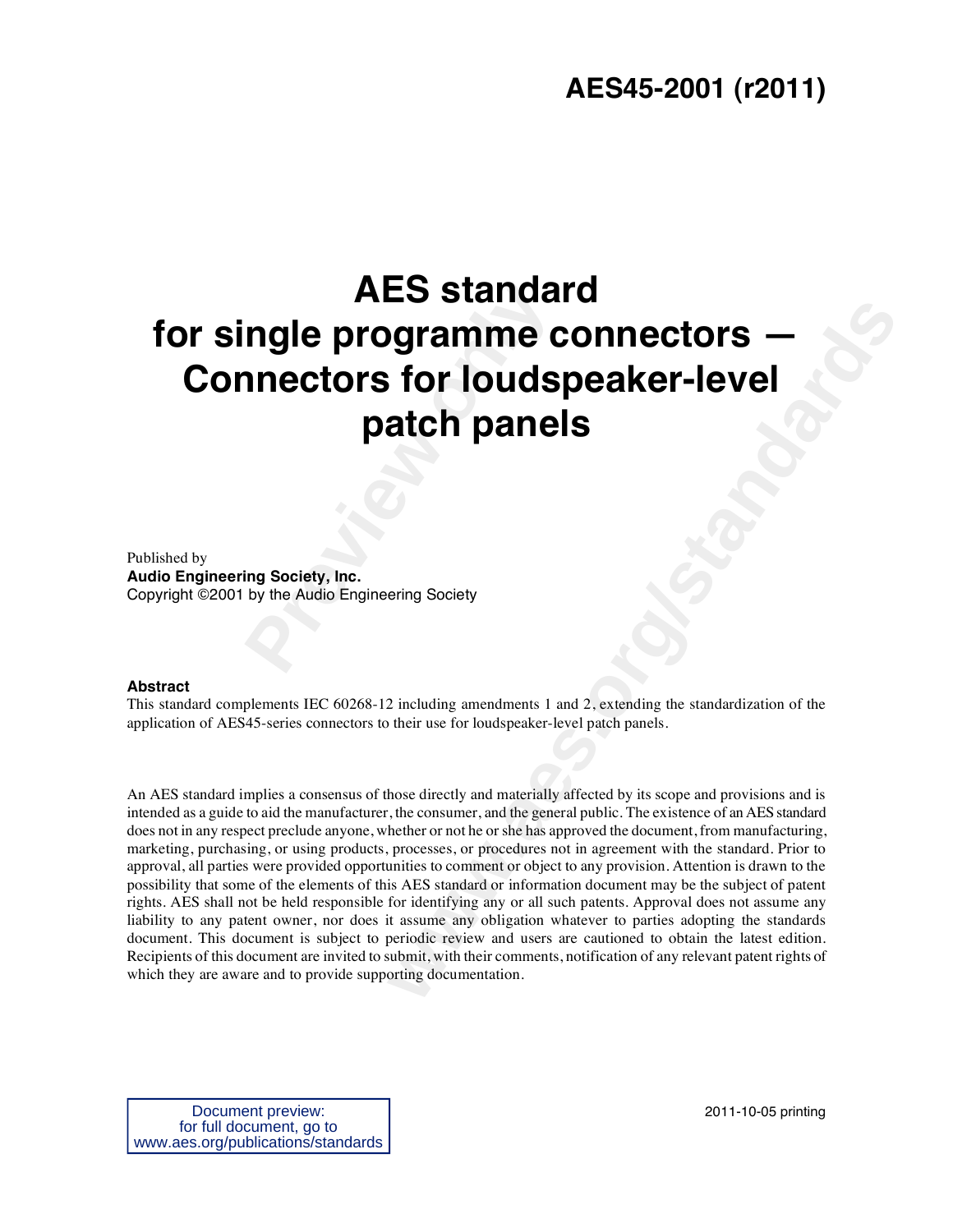#### $-2-$

#### **Contents**

| 4 Loudspeaker-level patch panel connector types and contact designations5 |  |
|---------------------------------------------------------------------------|--|
|                                                                           |  |
|                                                                           |  |
|                                                                           |  |
|                                                                           |  |
|                                                                           |  |
|                                                                           |  |
|                                                                           |  |
|                                                                           |  |
|                                                                           |  |
|                                                                           |  |
|                                                                           |  |
|                                                                           |  |
|                                                                           |  |
|                                                                           |  |
|                                                                           |  |
|                                                                           |  |
|                                                                           |  |
|                                                                           |  |
|                                                                           |  |
|                                                                           |  |
|                                                                           |  |
|                                                                           |  |
|                                                                           |  |
|                                                                           |  |
|                                                                           |  |
|                                                                           |  |
|                                                                           |  |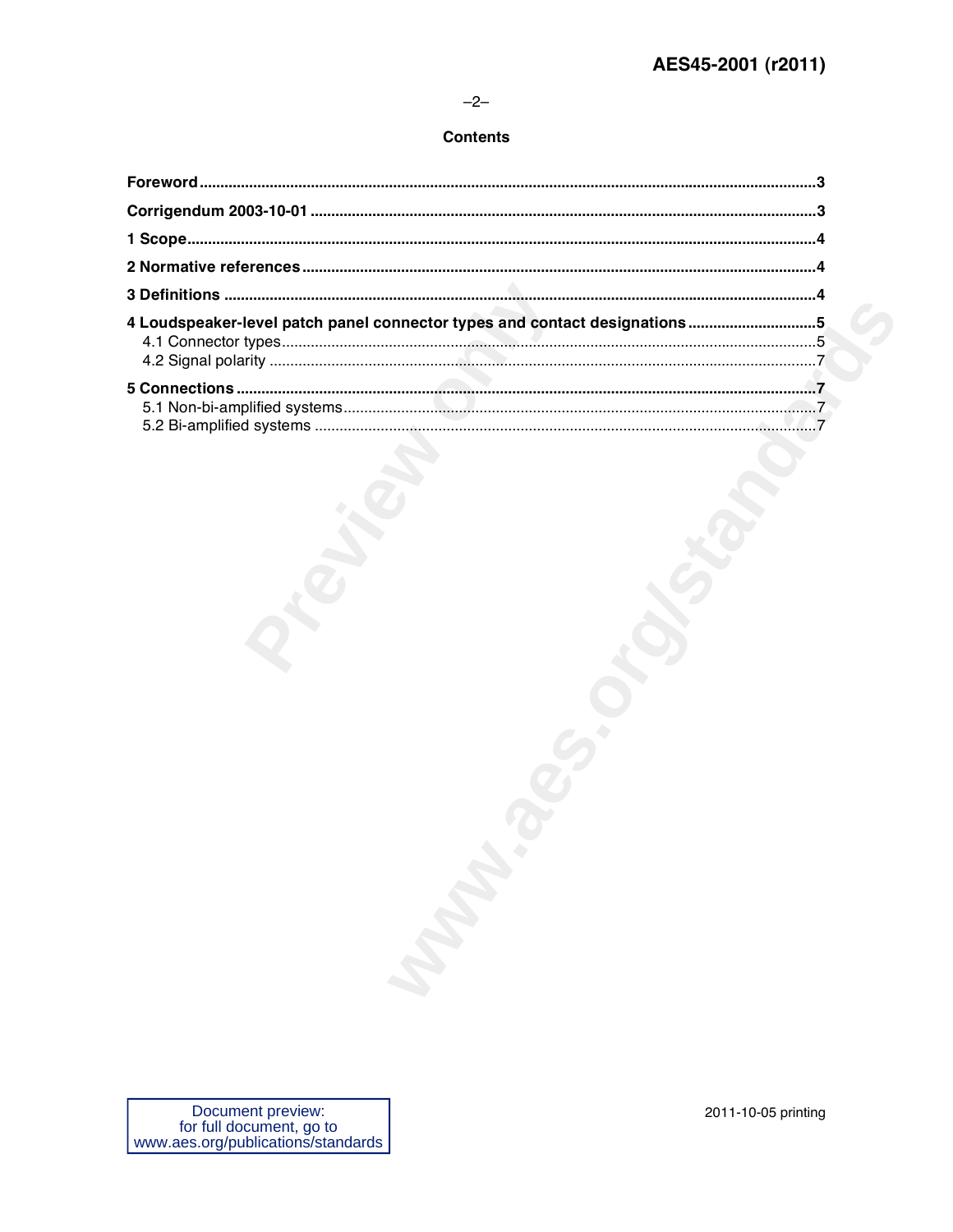#### –3–

#### **Foreword**

[This foreword is not a part of *AES standard for single programme connectors — Connectors for loudspeaker-level patch panels,* AES45-2001.]

Example SC-05 Subcommittee on Interconnections in full<br>Panels. The project was initiated in 1997.<br>
F, vice-chair<br> **3-10-01**<br>
improve monochrome rendition of some drawings. **Warner of some drawings.** This document was prepared by a writing group of the SC-05-02 Working Group on Single-Programme Connections of the SC-05 Subcommittee on Interconnections in fulfillment of project AES-X41, Amplifier-Loudspeaker Patch Panels. The project was initiated in 1997.

Ray Rayburn, chair Werner Bachmann, vice-chair SC-05-02 2001-01-08

#### **Corrigendum 2003-10-01**

Editorial update to improve monochrome rendition of some drawings*.*